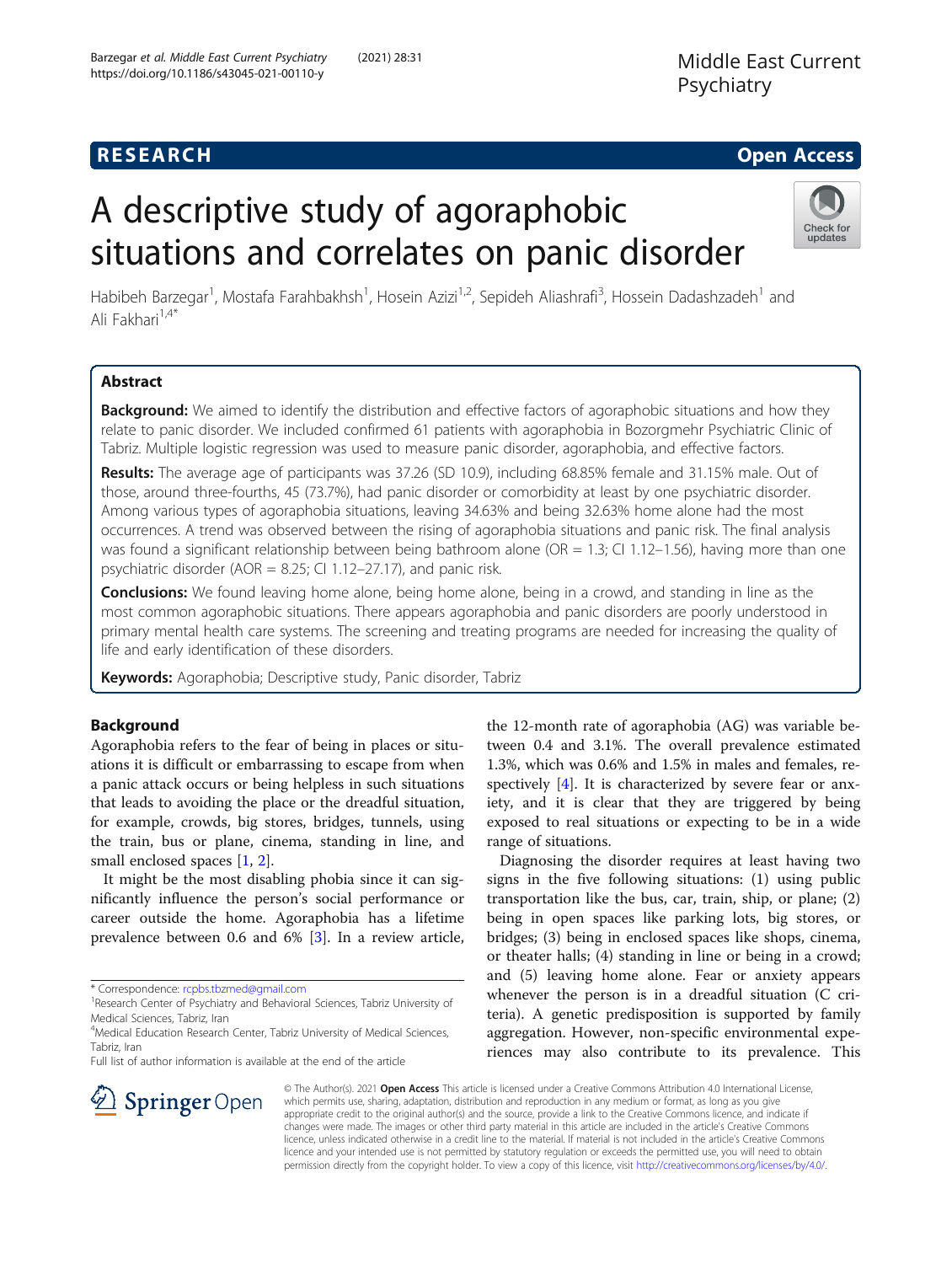disorder was underestimated due to wide and unclear diagnostic criteria and neglect by health care providers. Although the study by The US National Comorbidity Survey (NCS) suggested that only 5.26% of the people with agoraphobia reported that avoidance behavior has greatly impaired their lives [\[5](#page-6-0)], in the clinical samples, severe dysfunction is observed in various aspects of life. Disturbance in interpersonal relationships and marital life has been proven in people with agoraphobia and related panic disorder.

However, it is not clear whether these dysfunctions existed before the start of agoraphobia [\[6](#page-6-0), [7](#page-6-0)]. Other problems of patients with agoraphobia and related panic disorder are medical expenses and occupational disturbance. Besides, agoraphobia with related panic disorder increases the use of non-psychiatric medical services and admission to the emergency department. Agoraphobia with/without panic disorder are subtypes of this disorder. Assessment of 26 patients indicated that 57% of the patients suffer from panic attacks, and they will be diagnosed with panic disorder in case of one or two symptoms being added  $[8]$  $[8]$ . In another longitudinal study on 562 patients with panic disorder and agoraphobia, it was indicated that only 6% are diagnosed with agoraphobia with/without panic disorder [\[9](#page-6-0)]. In a cohort study by Bienvenu et al., 14 people (34%) reported the fear of being in the crowd and standing in line; 10 people (34%) reported the fear of using the train, bus, plane, and car; 14 people (34%) reported the fear of crossing bridges; 11 people (27%) reported the fear of leaving home alone; and 11 people (27%) reported the fear of being home alone among their common fears  $[10]$  $[10]$ . As reported by the patients, the most common agoraphobic situation was the fear of being in a crowd and standing in line with a prevalence rate of 31.1%; however, about  $\frac{2}{3}$  of people with agoraphobia mentioned more than one agoraphobic situation, including fear of leaving home alone and using public transportation [[11\]](#page-6-0). In children, being home alone is the most common agoraphobic situation; however, for adults, standing in line in a shop or being in open spaces are the most common dreadful situations. The cognitive elements governing children and adults are being lost and falling.

In the study by Hons-Ulrich et al., the prevalence of panic disorder with agoraphobia was 0.8%. And in a review article published in 2010 by Hons-Ulrich Wittchen et al., it was concluded that AG is an important clinical disorder that might be seen independent from panic disorder (PD) and panic attack (PA) in most cases. The ratio of women with AG without panic was higher than men. According to the available studies, the mean age of the prevalence of agoraphobia in PD, PA, and AG groups was about 21–13 years old, and the mean age of

the prevalence of AG was reported to be 25–29 years old [[4,](#page-6-0) [12](#page-6-0)]. Avoiding situations with/ without panic disorder is not significantly different. Given the pervasive dysfunction caused by this disorder, understanding the prevalence and determinants of AG with and without panic is needed. Very few studies have focused on this disorder especially in developing countries. On the other hand, it seems there is no integrated program to identify and manage this debilitating disorder in many countries' health care systems and most of these patients are undetected, untreated in the private sector. Moreover, AG patients have poor access to health services in Iran's PHC system.

The purpose of the present study is to obtain a better understanding of the status of AG situations and the more effective factors that related them to panic disorder.

#### Methods

#### Study design and sampling

This descriptive study was conducted from April 2014 to July 2015 in Bozorgmehr Clinic of Tabriz city, Iran. The target population was all patients diagnosed with agoraphobia. The study population was all 61 agoraphobia patients diagnosed during the study period (sampling frame). A total of 61 samples (agoraphobic patients) were selected for the study from both females and males. The present study was conducted after being approved by the ethics committee, and informed consent was obtained from all patients before starting the study.

#### Data collection

A valid structured interview was used by a trained psychiatrist for agoraphobia (with/without panic disorder) diagnosis according to DSM-IV diagnostic criteria for agoraphobia. The Schedule for Affective Disorders and Schizophrenia (SADS) scale was used to confirm the diagnosis of agoraphobia and comorbidities especially psychotic disorders in the participants. SADS was developed by Spritzer in 1978 [\[13](#page-6-0)], and it is organized as a semi-structured diagnostic interview. The validity and reliability of the questionnaire were approved in Iran  $[14, 15]$  $[14, 15]$  $[14, 15]$  $[14, 15]$  $[14, 15]$  and many studies  $[16, 17]$  $[16, 17]$  $[16, 17]$  $[16, 17]$  $[16, 17]$ . A total score on the SADS is measured according to the answers to the true/ false questions that if answered positively, the questions related to each scale will continue, so in the absence of mental illness in addition to the demographic questions (28 questions), 15 key questions asked. Higher scores show greater disorders. Scores are classified into high, average, and low scorer  $[13]$  $[13]$ . The sensitivity level of this tool is over 75% for mood, anxiety, and psychotic disorders, epilepsy, mental retardation, and dementia, and it was about 45% for dissociative disorder [15].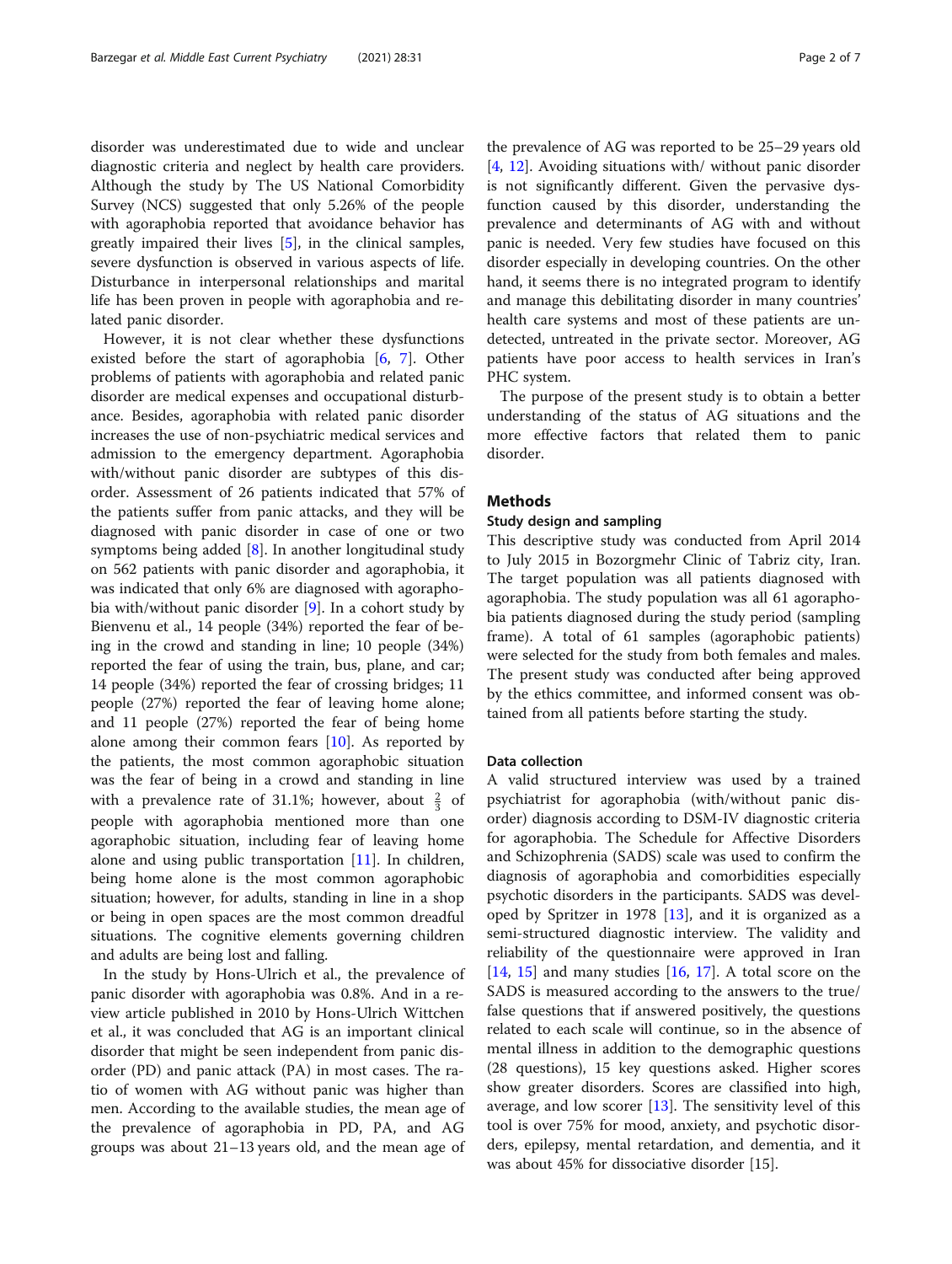Then, the trained psychiatrist determined the frequency and existence of each phobic situation in a specific clinical face-to-face and single sitting interview with all patients using the checklist designed for the frequency of phobic situations. In the interviews, agora situations were asked via an open question included what situations or places and or locations that you being feared or escape might be difficult or that help wouldn't be available if things go wrong in the last 12 months.

#### Data analysis

The SPSS software (version 21, Chicago, IL, USA) was used for data analysis. Descriptive statistics and charts were applied for the frequency and distribution of AG among study participants. The Chi-square  $(\chi^2)$  and t test were used for comparing qualitative and quantitative variables between panic disorder, respectively. Multiple logistic regressions are calculated for estimating crude and adjusted odds ratios (ORs) and 95% confidence interval (CIs), the association between panic disorder and agoraphobic situations and affecting factors. A significance level of 0.05 was considered in all tests.

#### Results

A total of 61 agoraphobia patients participated in this study. More than two-thirds 68.85%, were female and the female-male ratio was reported 2:2. The mean age of the participants was 37.26 with a standard deviation

(SD) of 10.948. Regarding marital status, forty-five respondents were married (73.8%). The majority of respondents, 37 (60.65%), had an educational level of secondary school. More than half, 57.37% and 29.5%, of agoraphobia patients were housewives and government employees, respectively. Almost 82% of participants have not reported any physical illness history. Furthermore, marital status, occupation, educational level, and having other phobias were significantly associated with gender types and agoraphobia risk (Table 1).

Figure [1](#page-3-0) shows the frequency of agoraphobic situations among participants. Leaving home alone, 33, and being home alone, 31, had the maximum numbers of agoraphobic situations.

Table [2](#page-3-0) indicates the association between panic disorder and the demographic characteristics of respondents. A statistically significant relation was found between panic disorder and marital status ( $P = 0.015$ ) and having more than one psychiatric disorder  $(P = 0.002)$ . Furthermore, a relationship was observed between panic disorder and having more than one agoraphobic situation, but this association was not significant ( $P = 0.163$ ).

Table [3](#page-4-0) demonstrates the number of agoraphobic situations and their association with panic disorder in the study participants. We found a trend association between raising the number of agoraphobic situations and the risk of panic disorder but this trend was not statistically significant.

**Table 1** Selected socio-demographic characteristics of participants with agoraphobia

| <b>Variables</b>  |                     | Female $(N = 42)$ | Male $(N = 19)$ | Total ( $N = 61$ ) | P value |
|-------------------|---------------------|-------------------|-----------------|--------------------|---------|
| Age groups        | $<$ 30              | 11                | 6               | 17 (27.86)         | 0.664   |
|                   | 30<                 | 31                | 13              | 44 (72.13)         |         |
| Mean $\pm$ SD     | $37.26 \pm 10.94$   |                   |                 |                    |         |
| Marital status    | Married             | 35                | 10              | 45 (73.77)         | 0.014   |
|                   | Single              | 7                 | 9               | 26 (26.23)         |         |
| Occupation        | Housewife           | 35                | 0               | 35 (57.37)         | 0.001   |
|                   | Self-employee       | 3                 | 15              | 18 (29.50)         |         |
|                   | Government-employee | 4                 | 4               | 8(13.12)           |         |
| Educational level | Primary school      | 7                 | 0               | 7(11.47)           | 0.005   |
|                   | Secondary school    | 28                | 9               | 37 (60.65)         |         |
|                   | Academic            | 8                 | 10              | 18 (29.5)          |         |
| Resident          | Urban               | 40                | 19              | 59 (96.70)         | 0.217   |
|                   | Rural               | $\overline{2}$    | 0               | 2(3.3)             |         |
| Smoking           | Yes                 | $\circ$           |                 | 1(1.65)            | 0.124   |
|                   | No                  | 42                | 18              | 60 (98.35)         |         |
| Having phobia     | Yes                 | 39                | 12              | 51 (83.6)          | 0.004   |
|                   | No                  | 3                 | 7               | 10(16.4)           |         |
| Physical illness  | Yes                 | 6                 | 5               | 11 (18.03)         | 0.258   |
|                   | No                  | 36                | 14              | 50 (81.97)         |         |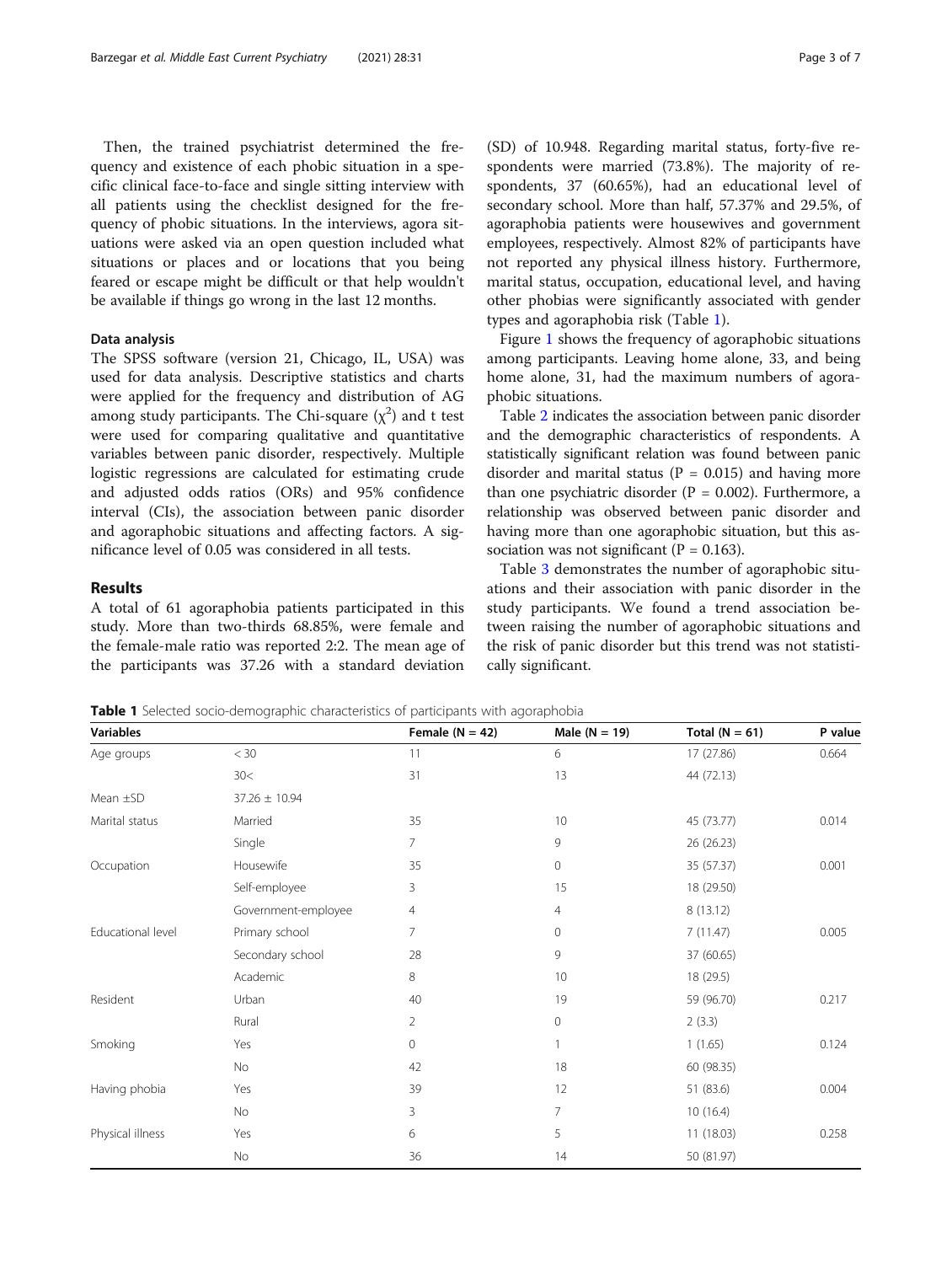<span id="page-3-0"></span>

In a multiple logistic regression analysis, among all agoraphobic situations, being bathroom alone (OR= 1.32; 95% CI 1.12–1.56) and having more than one psychiatric disorder (AOR = 8.25; 95% CI 1.12–27.17) were significantly associated with panic disorder (Table [4](#page-4-0)).

Regarding the distribution of psychiatric disorders among participants with agoraphobia, the maximum

number had panic disorder 42.67% and also comorbidity of panic with other disorders 17.33%. Likewise, mood disorder 22.67%, anxiety 10.67%, and other disorders included major depressive disorder and BMD 6.67% were reported in agoraphobic patients (Fig. [2](#page-5-0)).

**Table 2** Association between demographic characteristics and panic disorder

| <b>Variables</b>                    |                     | Panic                 |                            |       |
|-------------------------------------|---------------------|-----------------------|----------------------------|-------|
|                                     |                     | With panic $(N = 45)$ | Without panic ( $N = 16$ ) | value |
| Gender                              | Female              | 33                    | 9                          | 0.205 |
|                                     | Male                | 12                    | 7                          |       |
| Age groups                          | $<$ 30              | 35                    | 9                          | 0.108 |
|                                     | < 30                | 10                    | $\overline{7}$             |       |
| Marital status                      | Married             | 37                    | 8                          | 0.015 |
|                                     | Single              | 8                     | 8                          |       |
| Occupation                          | Household           | 27                    | 8                          | 0.674 |
|                                     | Government-employee | 5                     | 3                          |       |
|                                     | Self-employee       | 13                    | 5                          |       |
| Educational level                   | Primary school      | 7                     | 0                          | 0.143 |
|                                     | Secondary school    | 26                    | 10                         |       |
|                                     | Academic            | 12                    | 6                          |       |
| Any physical illness                | Yes                 | $\overline{7}$        | $\overline{4}$             | 0.411 |
|                                     | No                  | 38                    | 12                         |       |
| More than one agoraphobia situation | Yes                 | 26                    | 6                          | 0.163 |
|                                     | No                  | 19                    | 10                         |       |
| More than one psychiatric disorder  | Yes                 | 1                     | 14                         | 0.002 |
|                                     | No                  | 16                    | 31                         |       |
| Physical illness                    | Yes                 | 8                     | 3                          | 0.931 |
|                                     | No                  | 37                    | 13                         |       |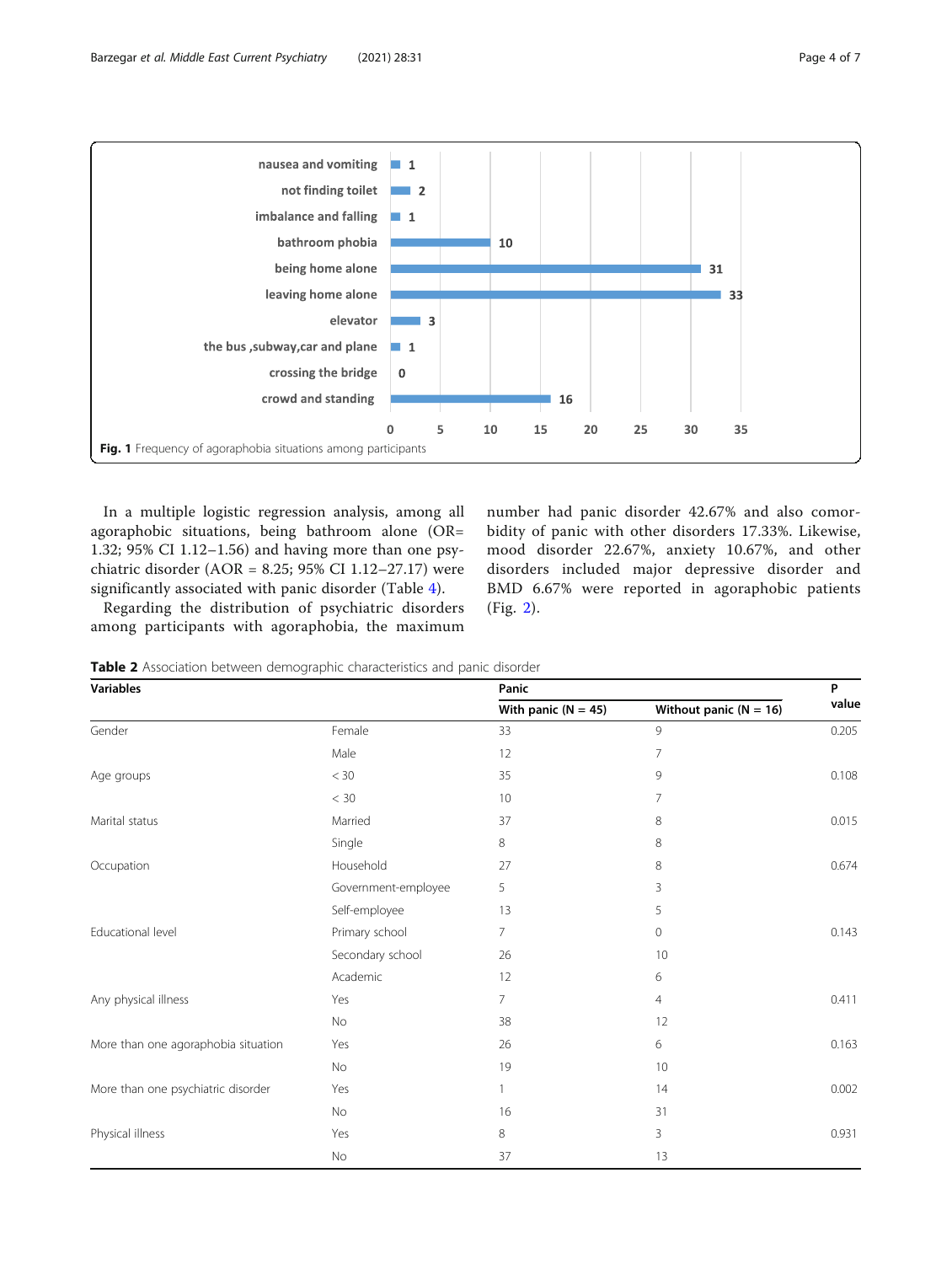<span id="page-4-0"></span>Table 3 Numbers of agoraphobia situations and its association with panic disorder in the study participants

| Agoraphobia   | Panic |    | OR (95% CI)         |       |  |
|---------------|-------|----|---------------------|-------|--|
| numbers       | Yes   | No |                     | value |  |
|               | 19    | 10 |                     |       |  |
| $\mathcal{L}$ | -21   |    | $2.21(0.84 - 7.63)$ | 0.110 |  |
| $<$ 3         |       |    | 2.73 (0.76-25.71)   | 0.305 |  |

## **Discussion**

The present study was conducted to investigate various types of agoraphobic situations in patients with and without panic disorder. Here, the highest frequency of agoraphobic situations was related to leaving home alone (34.73%) and being home alone (32.63%). In the study by Bienvenu et al. in 1920 subjects, the rate of leaving home alone and being home alone were both 27%, which were lower than the reported rate in the present study. In the present study, the prevalence of fear of being in a crowd and standing in line (17%), fear of using the bus, subway, or car (1.05%) were less than the reported rate in the above study (34% and 24%), respectively. In the current study, none of the patients reported their fear of crossing bridges as an agoraphobic situation; while, in the study by Bienvenu, the fear of crossing bridges was reported by 34% of the patients. In the abovementioned study, bathroom phobia, elevator phobia, fear of not finding a toilet, imbalance, and falling, and nausea and emetophobia were not investigated as agoraphobic situations [\[10](#page-6-0)]. However, in our study, 10.53% of patients' bathroom phobia, 3.15% elevator phobia, 2.1% the fear of not finding a toilet, the fear of imbalance and falling, and the fear of nausea in the public and eremophobia were reported each 1.05%.

In the study by Wittchen in 1998, the fear of being in a crowd and standing in line was reported 31%. However, in our study, the fear of being in a crowd and standing in line was 26%, which was a little lower than the study by Wittchen. Moreover, in this study, the majority of the patients  $\left(\frac{2}{3}\right)$  mentioned leaving home alone and using public transportation as their agoraphobic situation [12] while in our study, these situations were mentioned as agoraphobic by 34.73% of the patients, which was less than  $\frac{2}{3}$ . In the study by Wittchen, being home alone was not investigated, while it was reported by 32.63% of patients in our study [\[12](#page-6-0), [18](#page-6-0)].

| Agoraphobia situations                |     | Panic          |                | Crude OR            | <b>Adjusted OR</b>   |
|---------------------------------------|-----|----------------|----------------|---------------------|----------------------|
|                                       |     | Yes $(N = 45)$ | $NO (N = 16)$  | (95% CI)            | (95% CI)             |
| Bathroom*                             | Yes | 10             | $\mathbf 0$    | $1.32(1.12 - 1.56)$ | $6.15(0.75 - 57.08)$ |
|                                       | No  | 35             | 16             |                     |                      |
| P value                               |     |                |                | 0.035               | 0.112                |
| Being home alone*                     | Yes | 24             | 5              | $1.27(0.61 - 2.07)$ | $1.85(0.42 - 5.62)$  |
|                                       | No  | 21             | 11             |                     |                      |
| P value                               |     |                |                | 0.125               | 0.470                |
| Leaving home alone                    | Yes | 22             | 10             | $1.2(0.61 - 1.97)$  | 1.40 (0.38-4.98)     |
|                                       | No  | 22             | 6              |                     |                      |
| P value                               |     |                |                | 0.391               | 0.669                |
| Elevator                              | Yes | $\mathbf{1}$   | $\overline{2}$ | $1.40(0.85 - 1.13)$ | $0.85(0.62 - 11.58)$ |
|                                       | No  | 44             | 14             |                     |                      |
| P value                               |     |                |                | 0.102               | 0.390                |
| Being in a crowd and standing in line | Yes | 10             | 5              | $1.02(0.38 - 2.75)$ | $1.32(0.30 - 6.03)$  |
|                                       | No  | 35             | 11             |                     |                      |
| P value                               |     |                |                | 0.471               | 0.717                |
| Having phobia                         | Yes | 39             | 12             | 2.16 (0.53-8.97)    | $1.51(0.31 - 7.52)$  |
|                                       | No  | 6              | 4              |                     |                      |
| P value                               |     |                |                | 0.279               | 0.567                |
| More than one psychiatric disorder    | Yes | $\mathbf{1}$   | 14             | 1.46 (1.20-3.76)    | 8.25 (1.12-27.17)    |
|                                       | No  | 16             | 31             |                     |                      |
| P value                               |     |                |                | 0.002               | 0.035                |

Table 4 Measure of association between various types of agoraphobia situations and panic disorder by multiple logistic regression

\*Times when they are alone at home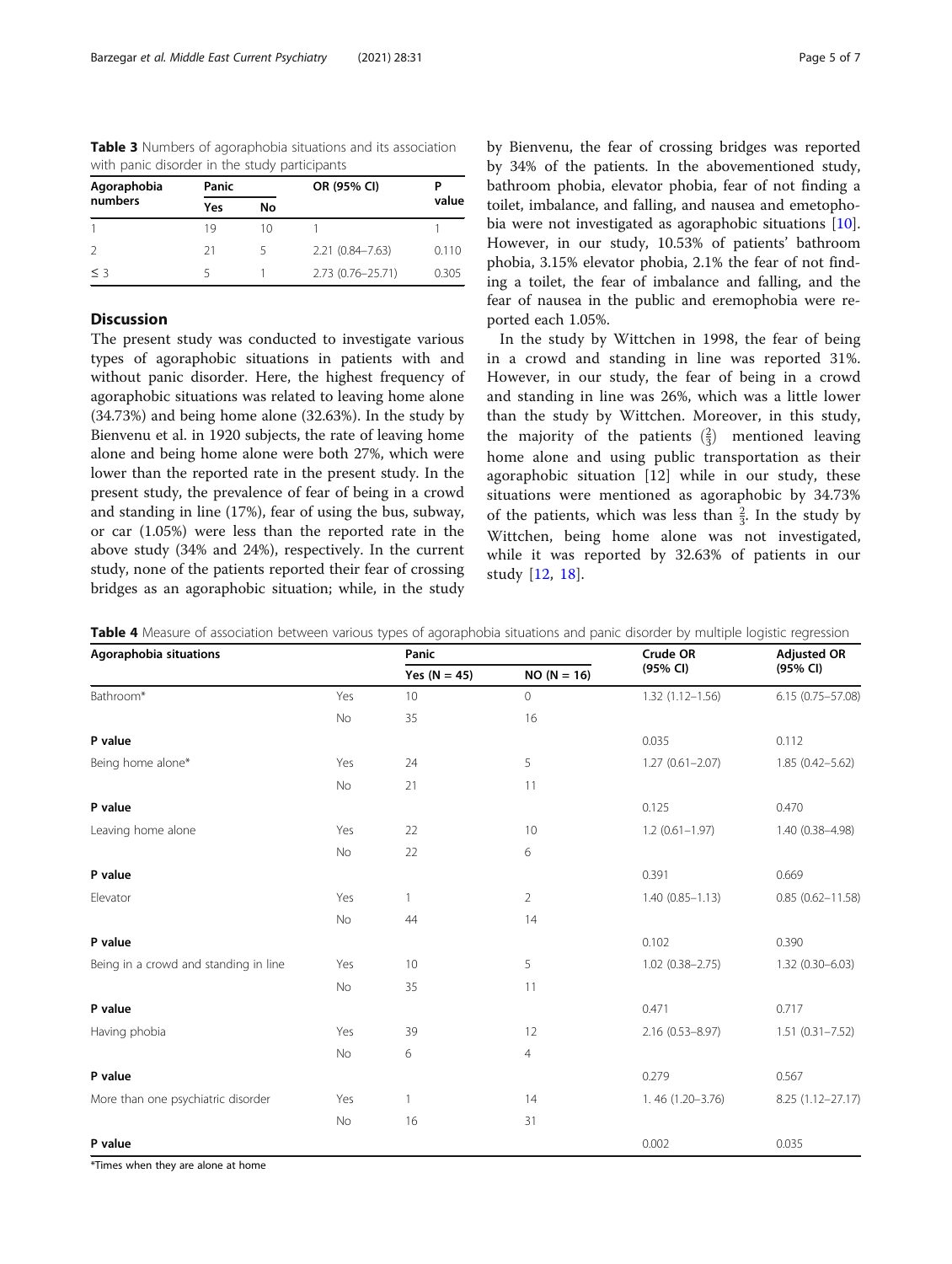<span id="page-5-0"></span>

In the diagnostic criteria of DSM-IV, being home alone was not mentioned as an agoraphobic situation [[3\]](#page-6-0). However, in other sources being alone at home is considered an agoraphobic situation, we added this situation to our assessment checklist as well [[19](#page-6-0)].

Therefore, in the present study, 34.73% of patients reported the fear of being home alone due to the fear of having no escape and being helpless in case of an emergency. The differences could be due to the cultural and social differences of the society under study and the statistical population of the mentioned studies. In addition, considering that 50% of our patients were homemakers, this difference is explainable. Moreover, phobic situations are poorly understood all around the world.

In the present study, 28% of participants reported no history of panic disorder or panic attacks. However, in the study by Wittchen in 2008, it was indicated that AG exists as an anxiety disorder independent from PD and most patients have not experienced panic attacks [\[20\]](#page-6-0).

On the other hand, some researches revealed that almost 50% of AG cases have experienced PA and PD symptoms [\[10](#page-6-0)]. It was 28% in our study, which was less than the above-mentioned study.

In the present study, multiple logistic regression analysis indicated that bathroom phobia and having more than one psychiatric comorbid disorder have increased the risk of panic disorder, 1.32 and 6.25 times, respectively. Moreover, a trend was found between the rising of agoraphobic situations and panic attacks, but it was not statistically significant. Limited studies focus on the relationship between agoraphobia and panic attacks [[21](#page-6-0)]. Hayward and et al. were found that negative affect is a risk factor for panic attacks and depressive disorders [[21\]](#page-6-0). Likewise, our results are in agreement with Peter et al.'s study [\[22\]](#page-6-0). The same findings have been reported in the study by Ronald et al. They found that the major burden of panic disorder is

caused by agoraphobic situations [\[23\]](#page-6-0). In the present study, the majority of agoraphobic patients were female, with a female-male ratio of 2.2.

In a review study by Godwin et al. among studies conducted in Europe, the prevalence rate of agoraphobia in females was 2–3 times that of males, which is in agreement with the present study  $(2.2)$  [\[4](#page-6-0)]. In the study by Wittchen in 2008 and 2006, high prevalence of AG was observed in females, and AG was rarely observed in males, which comply with the present study [[2\]](#page-6-0).

#### Limitations

This study had several limitations. First, the sample size of the study was too small and some of CIs were wide, because these patients poorly referred and recorded and also poorly understood by the health system, despite h agoraphobia impose and affect the quality of life intensively. Another concern was the descriptive design of this study. It does not allow causal inferences. We minimized these problems by using multiple logistic regression to estimate crude and adjusted odds ratios (ORs) and 95% CIs.

### Conclusion

In the present study, leaving home alone, being home alone, being in a crowd, and standing in line were identified as the most common agoraphobic situations. Other agoraphobic situations such as crossing bridges and using an elevator were of less importance. Therefore, it is essential to consider leaving home alone by the psychiatrists as an important condition in patients with agoraphobia, although it is not included in the agoraphobic situations found in DSM-IV TR.

Patients with agoraphobia and panic disorder are deserved more attention in the health care system. The screening and treatment programs are needed for increasing the quality of life and early identification of these disorders.